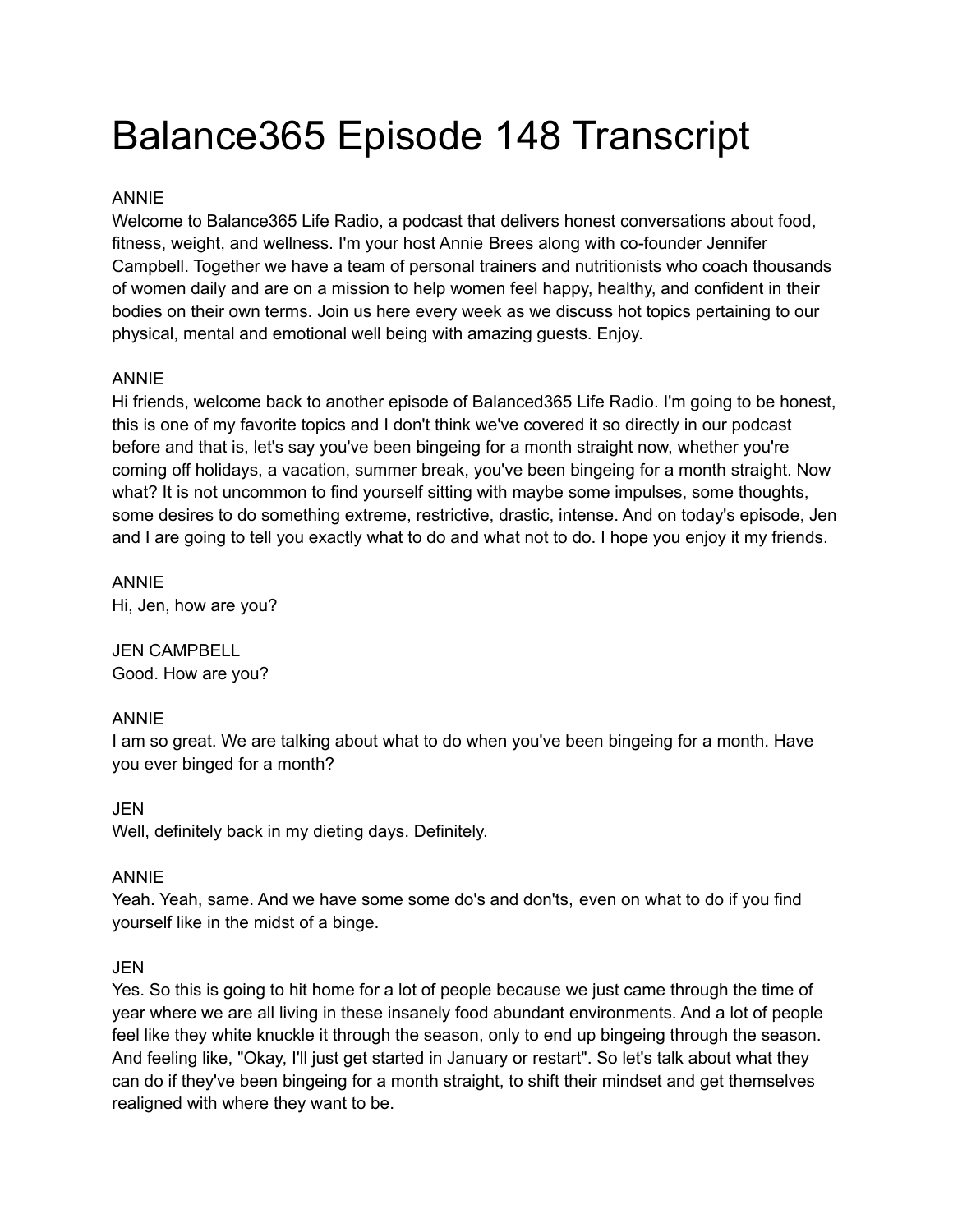ANNIE Let's go, let's do it. [Laughs]

## **JEN**

Let's go.

## ANNIE

Okay, so point number one, focus on how you feel in your body, not how you feel looking at your body.

## JEN

Right, so we all have internalized fat phobia, we all have internalized shame around our bodies. And if you are standing in the mirror, looking at yourself, looking at any weight gain you might have experienced, and it might even just be bloating, because you've been eating a lot, drinking a lot. You will likely be on this self shame spiral. And the only thing that can pull you out of that, well, I wouldn't say the only thing but for a lot of women, what can pull them out of that is executing an extreme weight loss plan. It's all about getting out of pain. So we don't want you executing on a big extreme weight loss program. Well, I mean, you do you, boo. But what we would say is that we will set you up for future failure right? That keeps you on the diet roller coaster, it actually takes you further away from your long term goals, not closer to. Close your eyes. How do you feel in your body? And how do you want to feel in your body? Do you feel heavy, sluggish zapped of energy? Then yes, let's, totally, we can do this, we can take this nice slow behavior change process.

## ANNIE

I would also offer that it's not uncommon to see women have this experience when they step on a scale or see a photo of themselves post holiday, you know, like they're tagged on Facebook or Instagram or whatever. And they're feeling some type of way about their body and then they see the scale, the weight, or they see a photo and then they have a whole different experience. Right? So really focusing on how you feel in your body versus -

## JEN

Yeah, than looking at it or being triggered by a number and why? Because people in a reactive state rarely make good rational objective decisions for themselves.

## ANNIE

So take a deep breath, calm down.

JEN Calm down. What is the, what is the next step forward?

ANNIE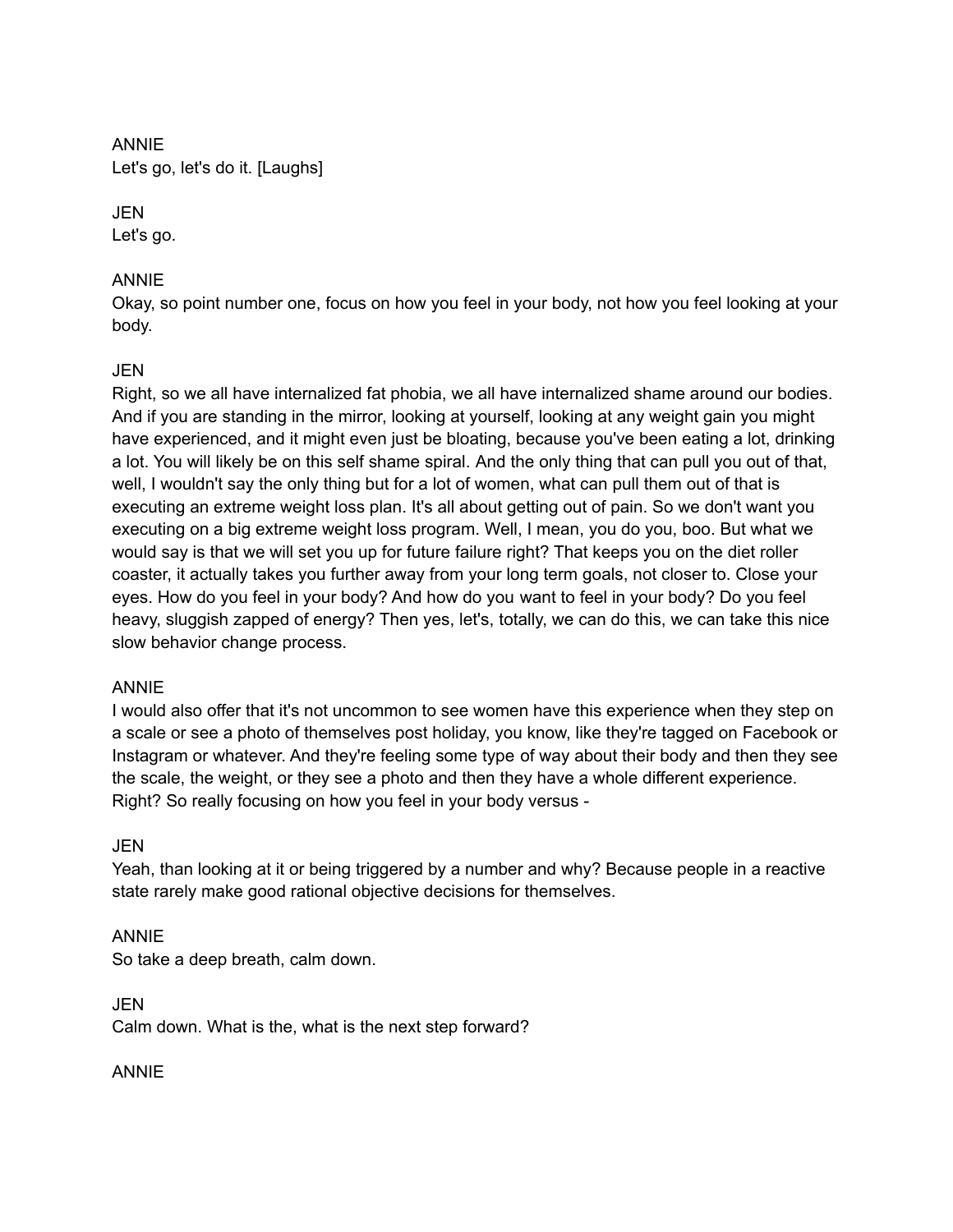And that walks us right into point number two, which definitely the next step is not a diet. Do not diet, my friends, you will make it worse, which we have talked about before.

JEN

Yeah, you'll be done your diet by February.

## ANNIE

[Laughs]

## **JEN**

You'll be, we know it. [Laughs] You will start strong, you'll be super motivated. And like every other diet people do in history, you run out of steam, you crash, your physiology kicks in, you start gaining weight back and you're on the swing, you're on the swing. So number two, do not diet. But that doesn't mean you can't make a plan, which walks us into point number three, make a plan to get back to your habits. So, what are those day to day habits that make you feel really good? Allow yourself grace to build up some consistency. Revisit the Balance365 fat loss equation podcast and just nudge the wheel back to the trajectory you want to be on.

## ANNIE

Yep, it takes us back to your Mario Kart analogy. You know, swing from extreme to extreme, like just small...Small shifts in the wheel to get you back on track.

## JEN

Yes. Number four, is to track your habits. And so, two reasons for this. But the first one is, it's often not as bad as we think it is. Right? So if you've been bingeing for a month straight, and you've, especially if you've had some body image trigger, you are probably catastrophizing the last month. And so tracking your habits objectively, without judging yourself, can actually show that you're doing a lot right, right now.

## ANNIE

Right. But what can happen is we let a few, maybe less than perfect meals convince us that we are off track, off the wagon, and, "Okay, screw it. Like, let's just go all in." When if we were just to zoom out and say, "You know what, two meals over the course of a month? Not a big deal."

## JEN

Yes, yes, yes. But even if it was 20 meals, I bet there are a lot of habits that are still really healthy. Like, I bet you kept up, you were, I bet you were eating some veggies in there. I bet you were drinking some water in there. Maybe you got some movement in. But yeah, so just to get you out of, to get you into a more reactive place is to start tracking your habits, but also creating reasonable goals for getting back to your usual habits. And then start tracking that, and letting yourself build up, build back some consistency with those habits, again, whether it's movement, if your movement fell off the radar over the holiday season, if it's listening to your satiety signals at your meals, etc.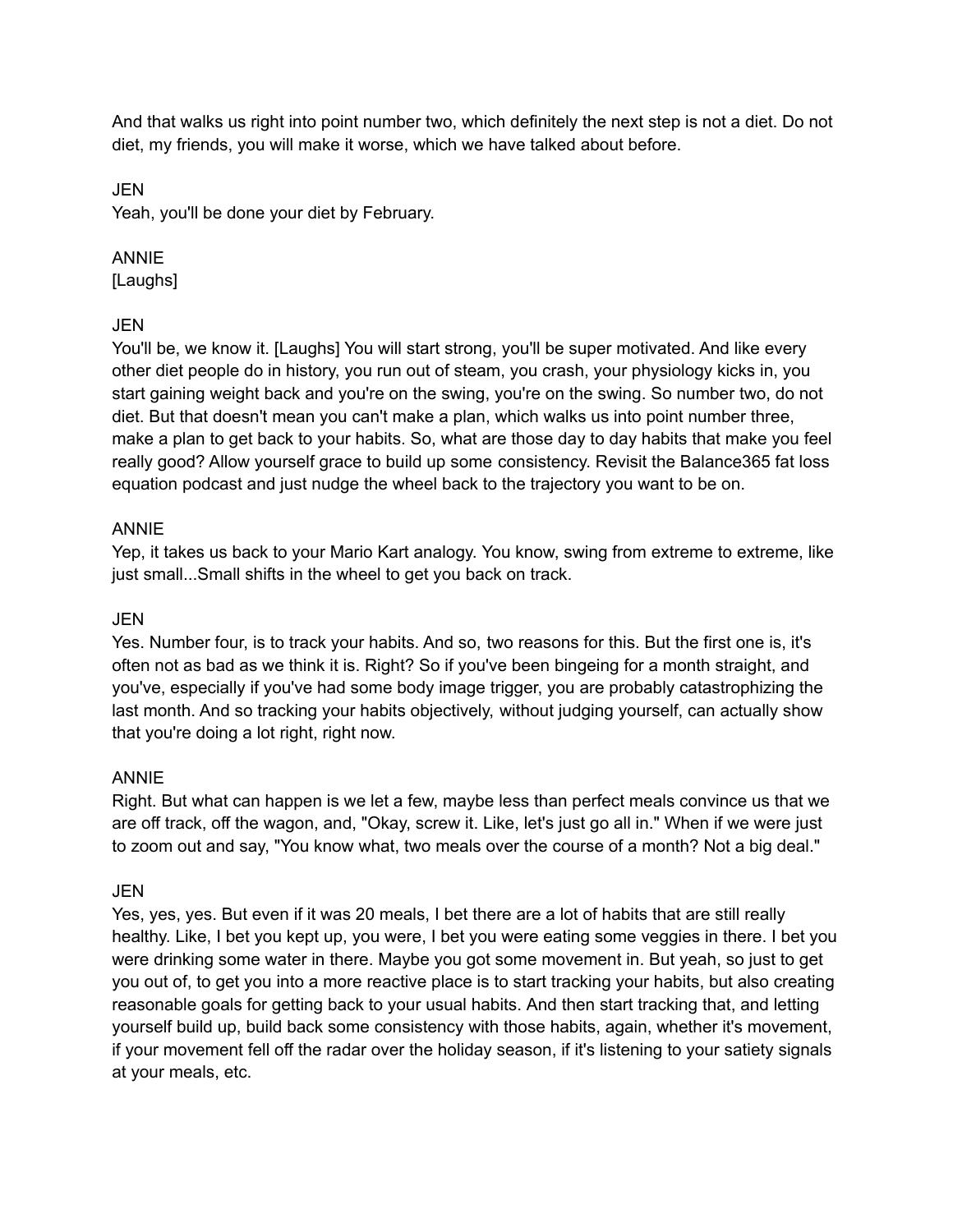#### ANNIE

Right on. And I love that you said, noted, thinking about what went well. I firmly believe that what we give attention to grows and it's just, it's just hard to show up for a happy, joyful life when you're riding your own butt all the time. Yeah, give yourself a pat on the back for things you did well, right?

## JEN

Yes. So we need to, at some point, if we want to get on top of these patterns that we get in, so, if you're somebody that finds, "Wow, I do this every year, every holiday I go on, or every day, or you know, every vacation we take, I get out of control with my food." So if that's just a pattern you have in your life at some point in order to change it, we need to look back and reflect on it. So yeah, what went well, like, what goes well? What doesn't go well? And what would I rather do instead? So what triggers do you have that lead to overeating? Like, what are your triggers for overeating? Is it your mom? Is it stress? Is it your kids, spending too much time with your kids? Is it just that the food is really good and you start having these scarcity mindset thoughts as you're sitting there and feeling like, "I gotta eat this all because I'm not gonna get it again till next year?" Everybody will have their own individual triggers and to reflect on what those triggers are. And it's just that there's some that are very common and yes, this food scarcity mindset, but a lot of people sink into despair over the holidays. They have, like you were saying, one or two bad meals or I said less than ideal meals, and then they sink into despair, "F it" the rest of the holidays, who cares? A lot of victim mindset stuff. Black and white thinking, perfectionist thinking, those would be common triggers for people to be overeating.

#### ANNIE

Yeah. And can I add, too, when you're reflecting on what went well, if you're new here, I think it's not uncommon for women who are still in a diet mindset to think what went well was, I was doing so good. I was on track. I was like, hardcore, I was so dedicated. I had like, such good discipline, when really, they were dieting, right? It's labeling all this restriction and scarcity as discipline and willpower.

#### JEN

So, what you might find on reflection is, it's actually that mindset, that is a trigger for you, because it set you up to start overeating and binge eating, right?

## ANNIE

Yes, exactly.

## **JEN**

And then the third part of this is we need to start identifying our canaries in the coal mine. And so that analogy is related to, it's like an old school analogy that if the canaries started singing, or maybe dying, actually [laughs] in the gold mines, then the people working in them knew that there was a, I think, like a gas leak or something like that.

#### ANNIE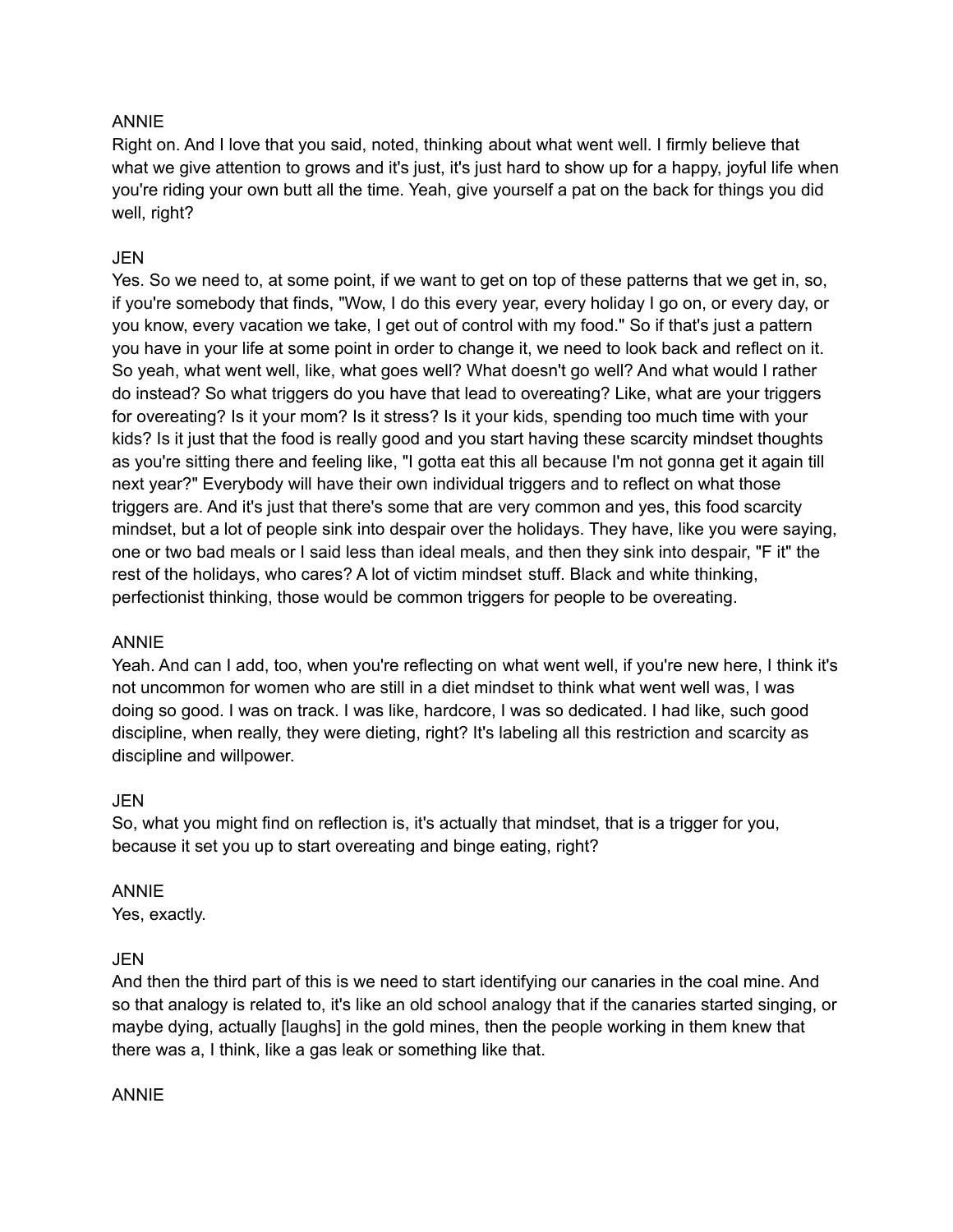Yep.

## JEN

Yes. And they needed to get out of there. So often, there are indicators that we are about to be triggered, or that we're entering a zone, where we are likely to overeat. And what are those? And can you make a plan for identifying the canary before you're actually in the red zone and super triggered? When you're super triggered, that would be the most difficult part to pull yourself out of a pattern of behavior.

## ANNIE

Yeah, so this is comes down to being a little bit more proactive.

**JEN** A little more proactive, yes.

## ANNIE

And setting yourself up for success to engage in the behaviors you want more of.

JEN

Yes. So maybe your obnoxious Uncle Joe is going to be a Christmas dinner. And he's there every year. And every year he triggers you, and you are angry and stressed and eating and trying not to say anything to him and start a big family feud. So when you're in the moment, trying to pull yourself out is going to be difficult. But a canary could be your mom inviting you for dinner and saying Uncle Joe will be here on this day. And you can start proactively thinking about strategies for getting through the holidays with Uncle Joe.

## ANNIE

**Boundaries** 

BOTH [Laugh]

**JEN** We've got a podcast on that. I'll link it in the shownotes.

## ANNIE

Yeah.

JEN Yeah. So what are your canaries in the coal mine?

ANNIE

I like that. What are your canarie, Jen, do you have any?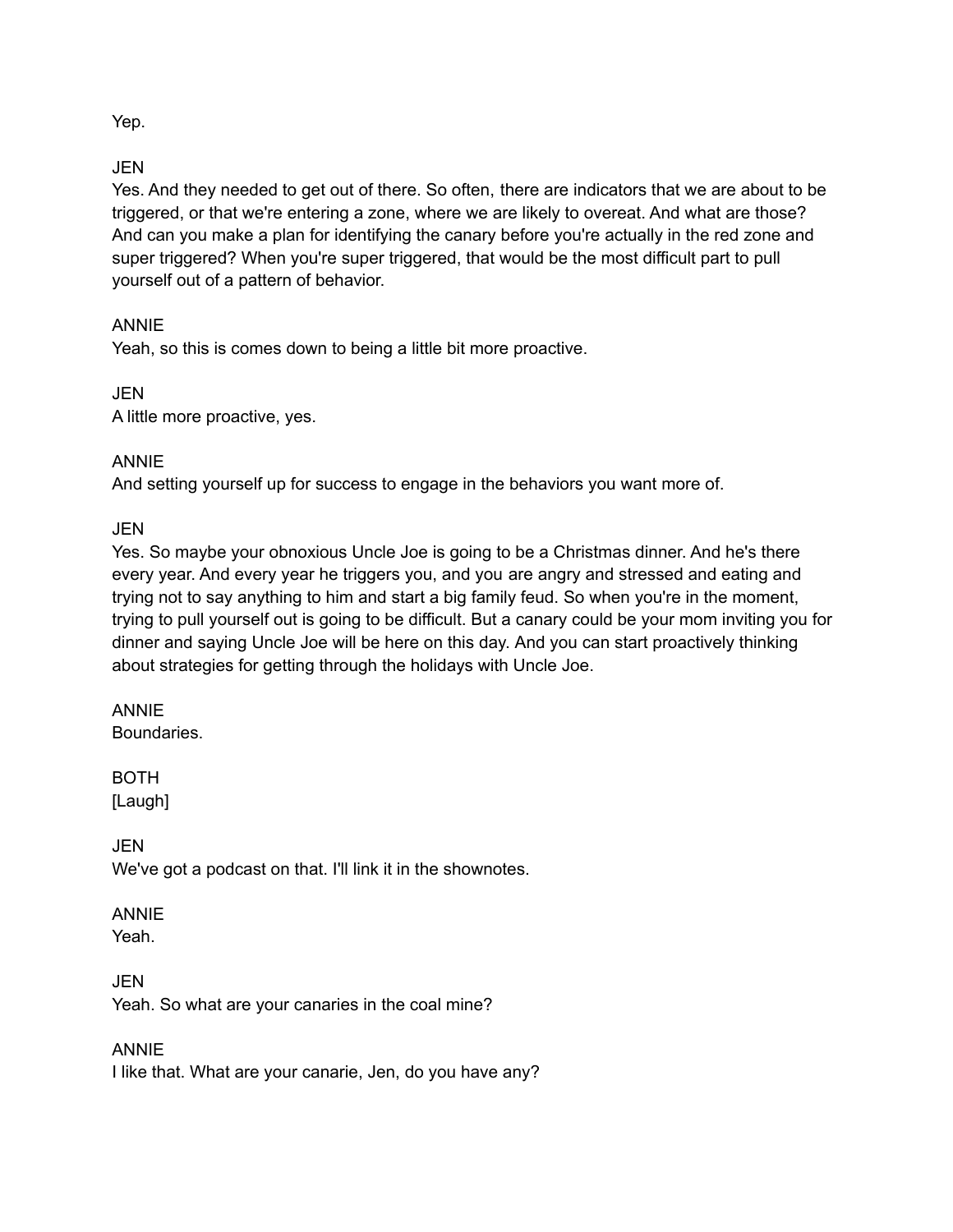## **JEN**

I find myself scrolling into social media mindlessly, is a canary in my coal mine. Like, I'm trying to check out of something. What is it? And it's like my early stage of checking out before things get real bad. So scrolling social media mindlessly is a canary in the coal mine for me, and I've gotta, I can stop and go, "Well, why am I doing this?" Let's not let things get real bad. [Laughs]

#### ANNIE

Yeah, mine is like an increase and frequency in drinking alcoholic beverages.

JEN Yeah. What's this about?

#### ANNIE

Yeah, same thing. I'm trying to check out something, like what am I avoiding here?

JEN Yes, exactly.

#### ANNIE

Okay, the next point we have is to own your actions and take responsibility for the consequences of those actions.

JEN Mm hmm.

ANNIE Which is a little tough love.

#### JEN

It's a little tough love. But getting out of victim mindset is really important for people who want to make lasting change. So a victim mindset is, I'm not talking about actual victims who have been actual victims of things, I'm talking about the thoughts and feelings of powerlessness we lean on when we're trying to avoid taking responsibility for something. So the bottom line is that if you've been through the last month, and you're not too happy with the consequences of that, you need to take responsibility for the actions you took, right? Like in the end, you did still choose to do the eating.

#### ANNIE

Yeah, and I know there might be listeners that think like, "Oh, that kind of sounds like you're coming down on me," or, "I'm coming down on myself." But what I know now when I hear that is, that's the best place I want to be in, because if I was part of the problem, quote, unquote, then I am also part of the solution. And that means I have the ability to make different choices and I will bet on myself 10 out of 10.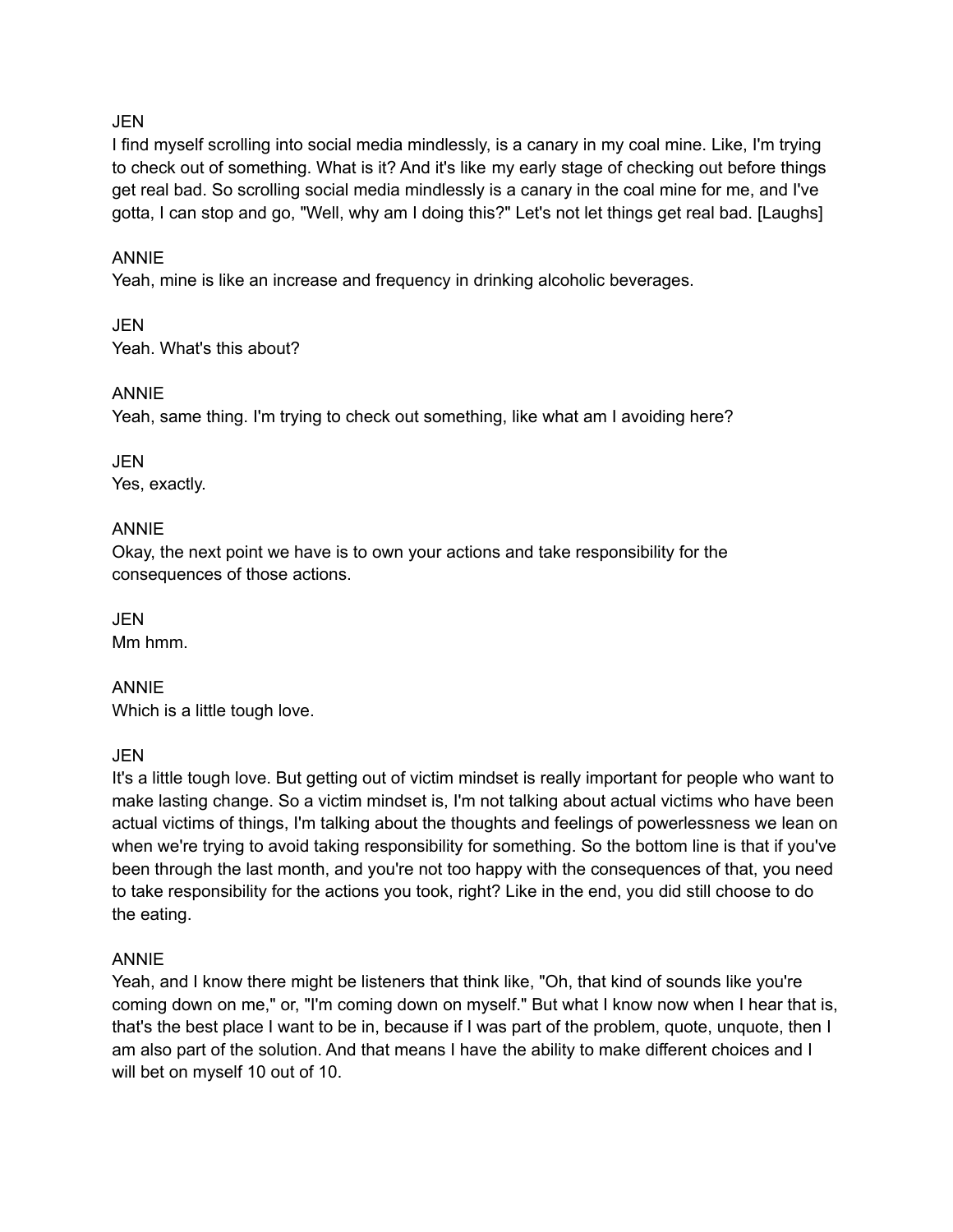#### JEN

Yeah. So taking responsibility can be a very empowering place to be, it is the most empowering place to be. So not blaming your bingeing on circumstances, not blaming it on Uncle Joe, not blaming it on your kids that we're fighting, not...Like, really taking responsibility for the actions you took. And you know, there is no quick fix, but going through what you and I have just been covering here, like, what am I going to do differently? How am I going to set myself up for success next time, you know, allowing yourself grace and compassion as well, because you are a human being, we aren't robots. We are human beings, we have emotions, we have dark thoughts. We all have an inner toddler that just wants what they want. All of us, me, Annie, everyone listening. But when we really own the actions we take and take responsibility for consequences, we will start to see real change in our lives.

#### ANNIE

Yeah. And that puts you in the driver's seat, and you can go wherever you want with that, like, that's where I want to be.

#### JEN

Yes, and on the note of dieting behaviors, because again, we know a lot of people listening that have been through the last month, we know they're contemplating some diet for the new year. I want people to start owning that they chose to do a diet or a fast fix. And I want them to start owning the consequences of doing that. Because there's actually a lot of victim mindset in that regard. And that, "Poor me, I failed my diet again, the diet industry preyed upon me," all of that. And look, the diet industry does prey on people's insecurities. But if you listen to this podcast regularly, you should be pretty woke about what's happening here. I actually coached a woman yesterday who was considering some extreme dieting behaviors, and I just wouldn't, I just I wouldn't let her off the hook. I said, "Okay, what, you're contemplating this, and I'm not going to talk you out of it. That's not my job. My job is to make sure you have the right information and to encourage you to choose, and be fully in that moment where you are choosing and know that the consequences of this choice belong to you." And all of a sudden, she was like, "Yeah, I don't want to do that."

## ANNIE

Well, and there's so much power in even just acknowledging that it's a choice. It is a choice. It's not your only option, you are not forced into dieting, it might have felt like that at one time. But -

JEN

Yes.

## ANNIE

Yeah.

## JEN

And even, you know, I would say my dieting behaviors for a decade didn't feel like a choice, it felt like the only option available to me, that's just what women do, we diet, you got a weight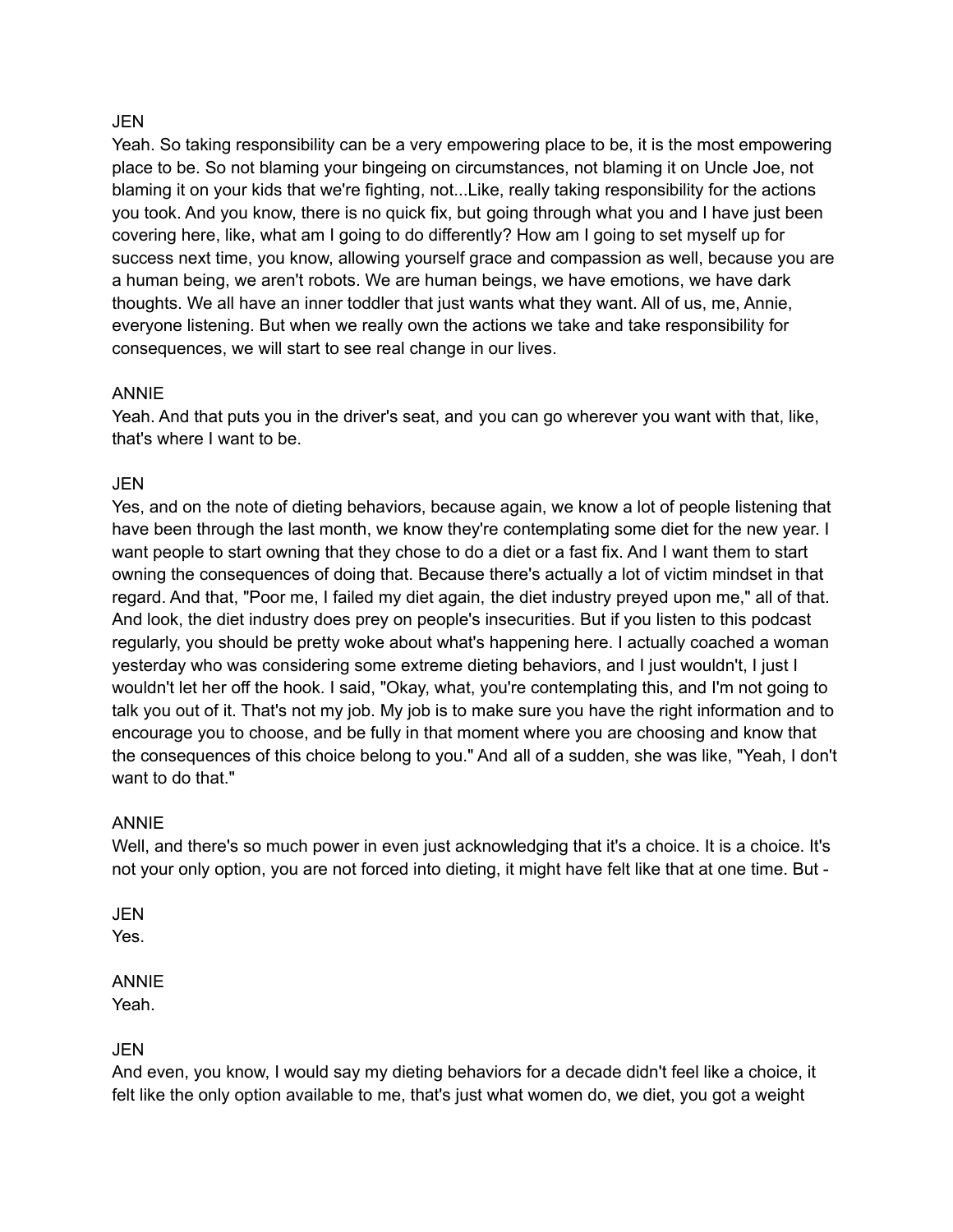problem, you diet. But if again, if you've listened to this podcast regularly, if you're new here, you might want to go back and listen to some of our previous episodes. You know, diets have a super high failure rate, you know, they're not sustainable, you know, you're probably triggered and in a very reactive state, and you don't make good decisions for yourself in that state. We never do as humans. And so you're aware of all those things, you're aware of the odds of rebounding with your weight are very high. So just think on that, and then choose.

## ANNIE

Right. And then the last point we have, if you have found yourself in a month long binge is to get support.

## JEN

Yes, get support, you could join this coaching program I know of. It's very good.

ANNIE It's called Balance365.

**JEN** [Laughs]

## ANNIE

It is amazing. I'm just, I'm done sugarcoating, or like being soft and humble about the work that we do. Like, we have a lot of women getting amazing results, sustainable results, living a life that they love with the skills that they need. We just talked about this yesterday. Ultimately, our goal is for women to get the skills and knowledge they need, get the results they want. Get out, go live your life.

## JEN

Mm hmm. Totally. This food and fitness and weight loss does not have to be a focal point of your life.

## ANNIE

Yes, right. And on the support front, we know that one of the best ways to cultivate and nurture a new identity of someone that is calm and reasonable and balanced and healthy is to surround yourself with people who are pursuing like minded goals, right?

## JEN

Absolutely.

## ANNIE

And that's why our community, even if you don't join our our coaching program, spending time with, engaging on our social media, listening to our podcast, sharing our podcasts, blog posts, like, all of that as a way to help cultivate that new identity versus a dieter's identity.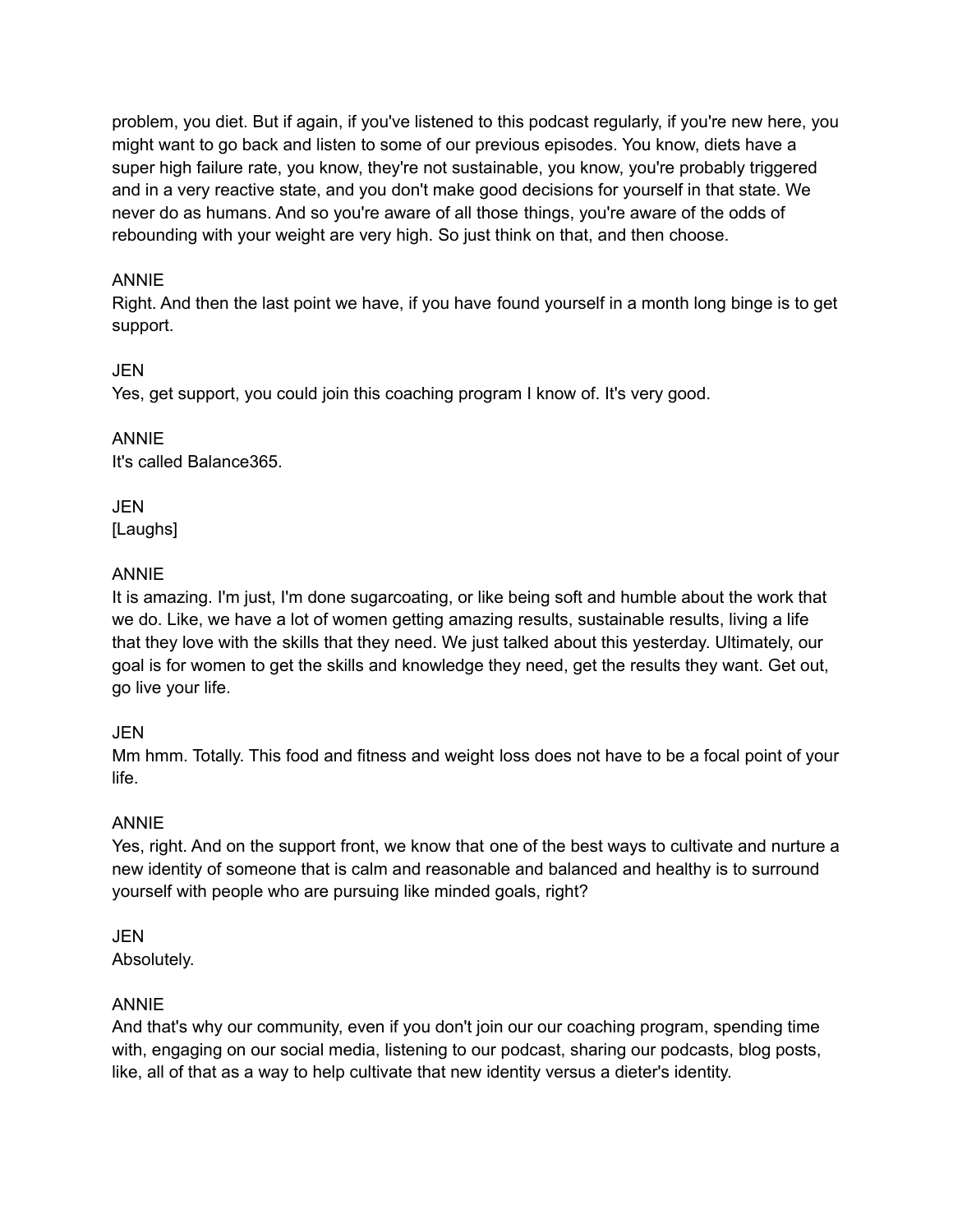#### JEN

Yeah, absolutely. So let's recap real quick.

#### ANNIE

Okay.

## JEN

You've been bingeing for a month straight. Now what? Number one, focus how you feel in your body, not how you feel looking at your body. So let's get ourselves out of a reactive triggered state into a more calm, objective, reasonable mindset. Number two, do not diet. I repeat, do not diet, things will get worse. Number three, make a plan to get back to your habits. Allow yourself grace to build up consistency, revisit the Balance365 Fat Loss Equation, that's a podcast, we'll link it in the show notes. Number four, consider tracking your habits, because it's never as bad as we think. Number five, reflect on what went well, what didn't go well, and what you want to do instead. Please do this in a very compassionate, loving way. You can get out of these patterns of behavior, it is totally possible. Number six, own your actions and take responsibility for the consequences of those actions. That is the most empowering place you can ever be as a woman. And number seven, get support, join Balance365 coaching, let's get this over with. Let's do this thing.

## ANNIE

Yeah, let's learn the skills and adopt the mindset and the identity. So we don't have to do this forever and ever.

JEN Yeah, let's do this!

## ANNIE

Like it doesn't have to be this way. You have choices. Okay, that was quick, efficient, effective. Hopefully.

JEN

Yes, that's what we specialize in around here.

ANNIE [Laughs] Simplified. All right. Thank you, Jen. This was great.

**JEN** Talk to you later. Bye.

ANNIE Bye.

ANNIE (OUTRO)